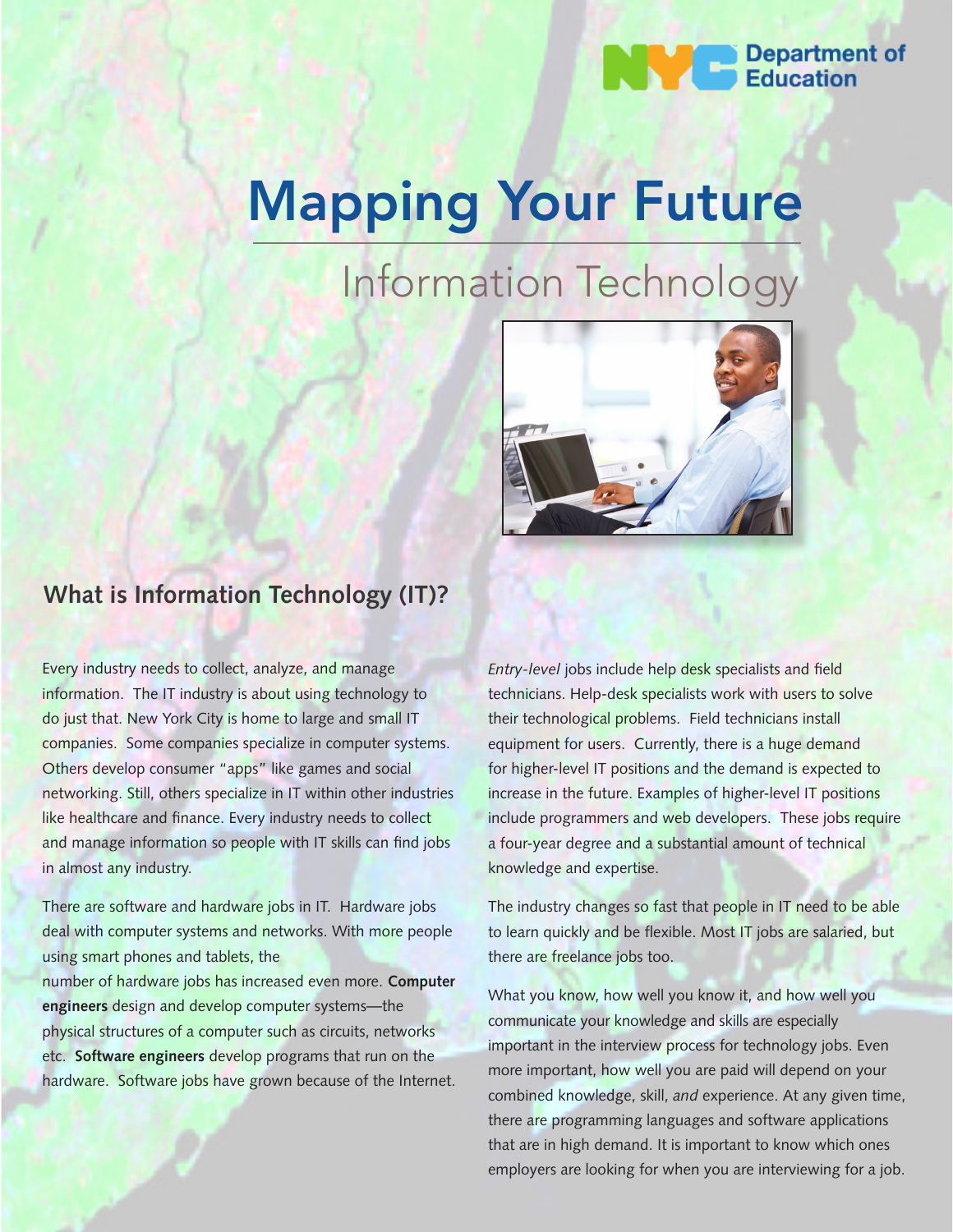## **Technical Jobs** Mapping Your Future:

## INCREASING LEVELS OF EDUCATION/TRAINING REQUIRED

### Some College and/or Moderate Experience

#### Help Desk Specialist

DUTIES:

**Answers users' questions and solves problems related to printing, word processing, email, and computer operating systems.**

PAY RANGE: **\$38,000 to \$71,000 per year**

#### Web Designer

DUTIES:

**Designs and modifies websites to meet customer needs. May include creating sketches, designs, and layouts for online content and selecting size, style and arrangement of content.** 

PAY RANGE: **\$38,000 to \$75,000 per year** 

## College and Experience

#### Database Administrator

DUTIES:

**Manages and updates databases, runs tests of the system and uses knowledge of database management systems to improve operations.**

PAY RANGE: **\$55,000 to \$105,000 per year**

#### Network and Systems Administrator

#### DUTIES:

**Installs, configures, monitors and supports all or part of local area (LAN) or wide area networks (WAN), or network Internet systems.** 

PAY RANGE: **\$60,000 to \$105,000 per year**

## College and Experience continued

#### Software Developer

DUTIES:

**Develops, creates, and revises general computer applications software or specialized programs that address client needs.**

PAY RANGE: **\$70,000-\$121,000 per year** 

#### Data Security Analyst

DUTIES:

**Plans, implements, upgrades, monitors, and responds to breaches of security measures for networks and information.**

PAY RANGE: **\$61,000 to \$109,000 per year** 

#### Information Technology Project Manager

DUTIES:

**Plans, initiates, and manages information technology (IT) projects often acting as a liaison between business and technical staff.**

PAY RANGE: **\$67,000 to \$154,000 per year** 

#### Quality Assurance Analyst

#### DUTIES:

**Develops and executes test plans in order to identify hardware and software problems and their causes.**

PAY RANGE: **\$53,000 to \$117,000 per year** 

MAP KEY



This flyer highlights some jobs, but not all jobs in this sector.

### College Plus Extensive Experience or Postgraduate Degree

#### Director, IT Security

DUTIES:

**Directs the strategic design, planning and implementation of network and information security management policies and programs.**

PAY RANGE: **\$67,000 to \$154,000 per year**

#### VP Software Development, Computer Engineering

DUTIES: **Leads the engineering efforts for software development and/or computer engineering.** 

PAY RANGE: **\$125,000 and higher**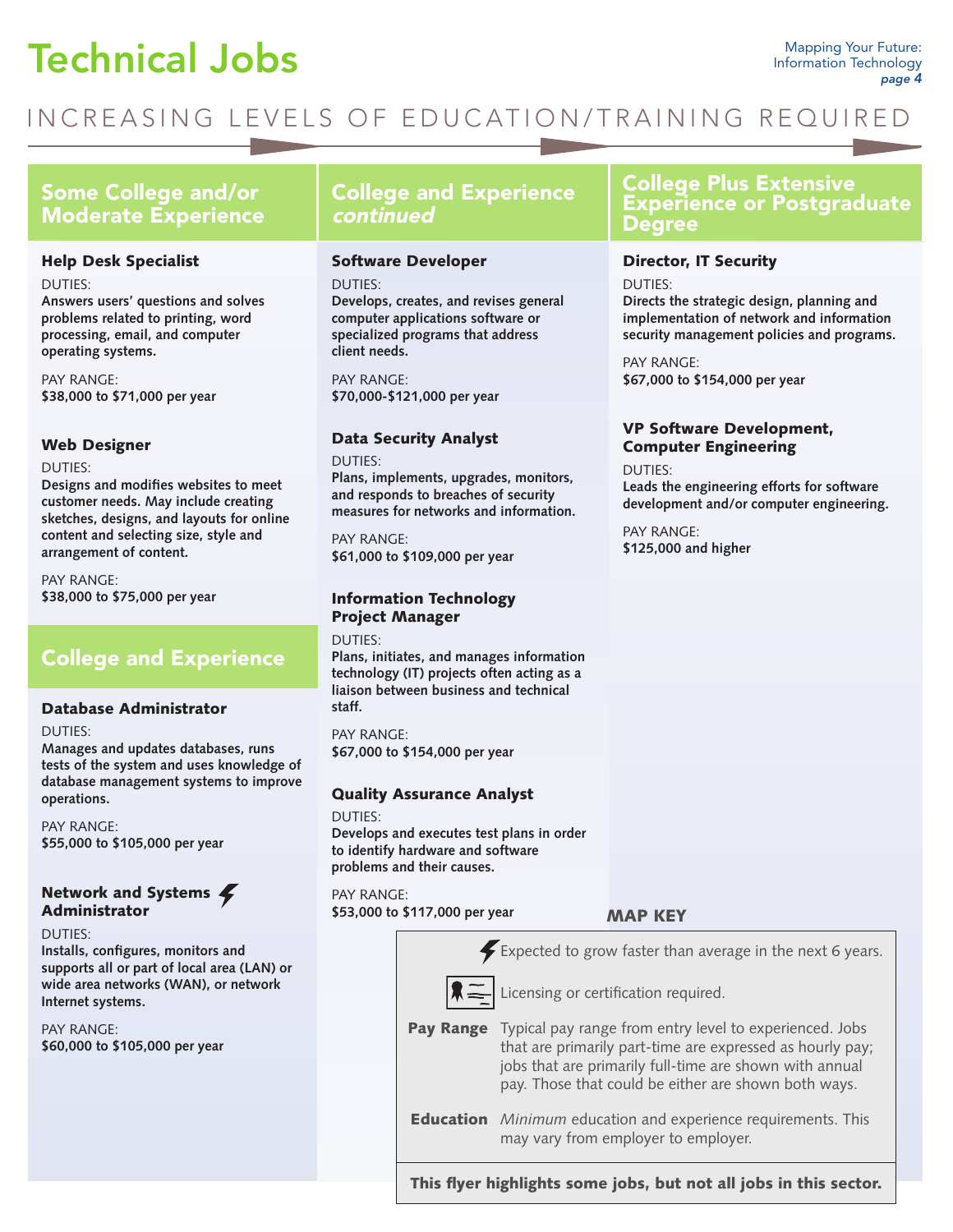## Put Yourself on the Map: How to Use This Brochure

Like any map, this Career Map helps you find your way to new places – in this case, a bunch of careers within one specific industry. (An industry is a loosely defined area of businesses engaged in similar work.) As you read, ask yourself: what different kinds of jobs are there? How does one job lead to the next? Which ones will I like? How much money can I earn, and how long will it take me to get there? What kind of training do I need?

One of the best ways to find a satisfying career is to get clear about your personal interests and strengths. What do you most enjoy doing? What do your friends, teachers, parents say you do best? Do you prefer to work with people, ideas or things? Do you want to be in charge, or work alongside your peers? Which of these jobs will let you be your best?

Once you've found a path that sounds like a good fit, it's time to test it out. Find someone who works in the industry – ask your friends, parents, teachers and neighbors if they can introduce you. Ask if they are willing to talk with you for a few minutes. This is called an "informational interview." You're not asking them to find you a job; you're only asking to listen and learn about their experience. If you ask in a professional manner, many people are happy to speak with you. (If you're nervous about this, ask a teacher, guidance counselor or parent to help.)

**Find someone who works in the industry – ask your friends, parents, teachers and neighbors if they can introduce you.**

Before you meet with the person, reread the brochure and write down any questions you have, for example:

- $\blacksquare$  What do you spend your day doing in this job?
- How did you get started in this field?
- How much reading, writing or math do you do in your job?
- $\blacksquare$  How do people dress at the work place?
- Do you have a routine set of tasks you do every day or do you do something different every day?
- Do you work the same schedule every week, or does it change?
- What courses would I take in high school or college to prepare for this job?
- $\blacksquare$  What is my next step after high school if I am interested in this field?
- $\blacksquare$  Where can I find people who can help me learn more about this field?

Make sure to send a thank you note, and in no time you'll be on your way. For more information about this industry and many others, you can visit www.careerzone.ny.gov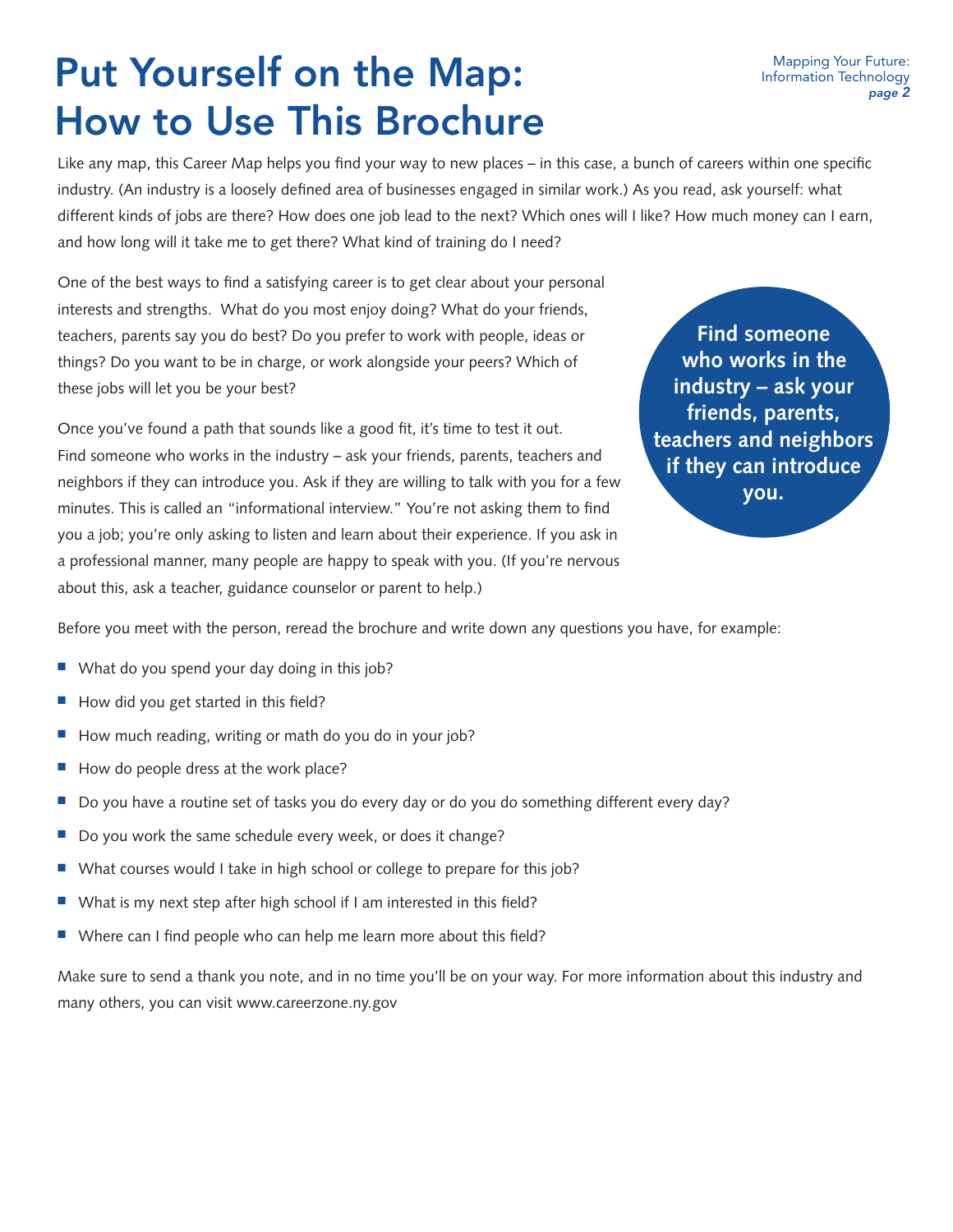## Technical Jobs

## INCREASING LEVELS OF EDUCATION/TRAINING REQUIRED

### Some College and/or Moderate Experience

#### Tech Retail Salesperson

DUTIES: **Sells software, computers and peripherals such as printers and monitors—to consumers in a retail setting.** 

PAY RANGE: **18,000 to \$31,000 per year or \$10 to \$17 per hour**

#### Sales Engineer

DUTIES:

**Sells IT hardware or services to business customers. Requires a technical background equivalent to a four-year degree in computer science or engineering.** 

PAY RANGE: **\$58,000 to \$112,000 per year**

## College and Experience

#### PR Specialist 4

DUTIES:

**Writes or selects material for release to various media to support the promotion or creation of a public image for IT firms and their products.**

PAY RANGE: **\$44,000 to \$92,000 per year**

#### Marketing Specialist

DUTIES: **Researches market conditions or creates campaigns to publicize IT products and services.** 

PAY RANGE: **\$45,000 to \$89,000 per year**

## College Plus Experience and/or Postgraduate Degree

#### Marketing Manager

DUTIES: **Plans, directs, and coordinates IT marketing policies and programs.**

PAY RANGE: **\$99,000 to over \$200,000 per year**

## Sales Manager

DUTIES: **Plans, directs, and coordinates the distribution of an IT product or service to the customer.** 

PAY RANGE: **\$105,000 to over \$200,000 per year**

#### VP Sales and Marketing

DUTIES: **Manages staff that plans and directs the distribution of IT products or services to customers. Establishes sales territories, quotas, and goals for IT sales.** 

PAY RANGE: **\$175,000 and higher**

### Did you know?

- **• There is a great demand for people with IT skills now and into the foreseeable future.**
- **• Most positions require a four-year degree.**
- **• Degrees in computer science, math, and engineering lead to IT jobs.**
- **• People with IT skills can work in just about any industry.**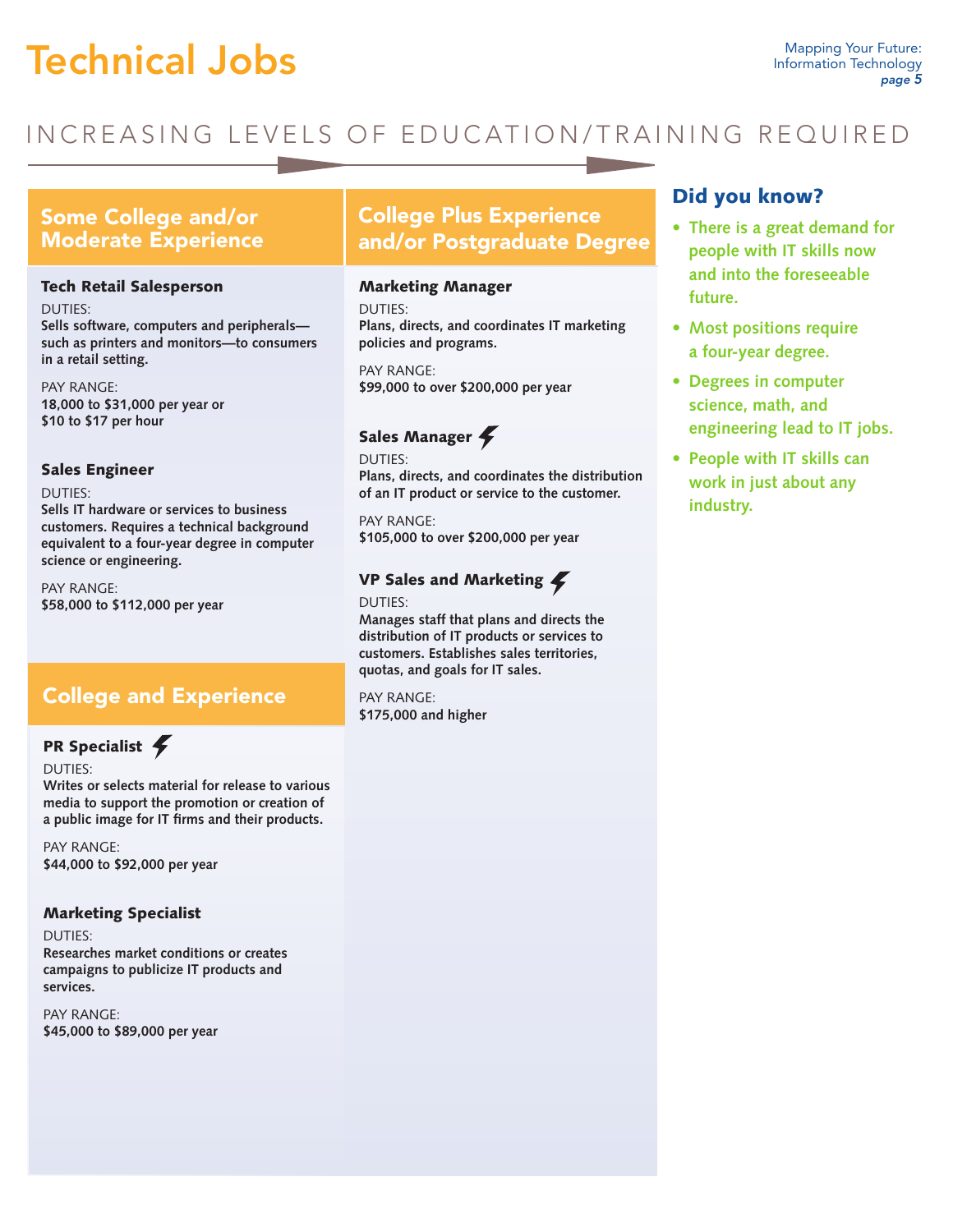## Types of Employment

|                                          | <b>HOURS/WEEK</b> | <b>SCHEDULE</b> | <b>WAGE/SALARY</b>                                         | <b>PAYMENT</b>                                                    | <b>COMMON</b><br><b>BENEFITS</b>                                              |
|------------------------------------------|-------------------|-----------------|------------------------------------------------------------|-------------------------------------------------------------------|-------------------------------------------------------------------------------|
| <b>Full-Time</b>                         | Usually 35+       | Steady          | Annual                                                     | Weekly or<br>bi-weekly                                            | Paid sick leave,<br>vacation time,<br>health insurance,<br>retirement savings |
| Part-Time                                | Usually <35       | May vary        | Hourly                                                     | Weekly or<br>bi-weekly                                            | Usually none                                                                  |
| <b>Temp</b>                              | As available      | May vary        | Hourly                                                     | Weekly or<br>bi-weekly                                            | Usually none                                                                  |
| Self-employed<br>aka<br><b>Freelance</b> | Varies            | Varies          | Negotiate rate of<br>pay with client                       | Upon completion<br>of work or on a<br>schedule of<br>deliverables | None: must pay own<br>taxes and health<br>insurance                           |
| Union                                    |                   |                 | Typically higher than<br>comparable<br>non-union positions |                                                                   | As negotiated by<br>the union with the<br>employer on behalf<br>of members    |

**For information about the NYC Department of Education CTE Programs:** 

http://schools.nyc.gov/ChoicesEnrollment/CTE/ParentsandStudents/default.htm http://CTECouncil.org

#### **For additional information:**

http://computingcareers.acm.org

http://www.bls.gov/oco/ocos305.htm

(computer network, systems and database administrators)

*The link redirects automatically to:* http://www.bls.gov/ooh/Computer-and-Information-

Technology/Network-and-computer-systems-administrators.htm

#### **Where can I get additional general information on careers?**

For careers in New York State: www.careerzone.ny.gov For general career information, including videos of nearly 550 careers: www.acinet.org For general career information, visit: www.bls.gov/k12/

**Office of Postsecondary Readiness (OPSR) New York City Department of Education 52 Chambers Street New York, NY 10007**